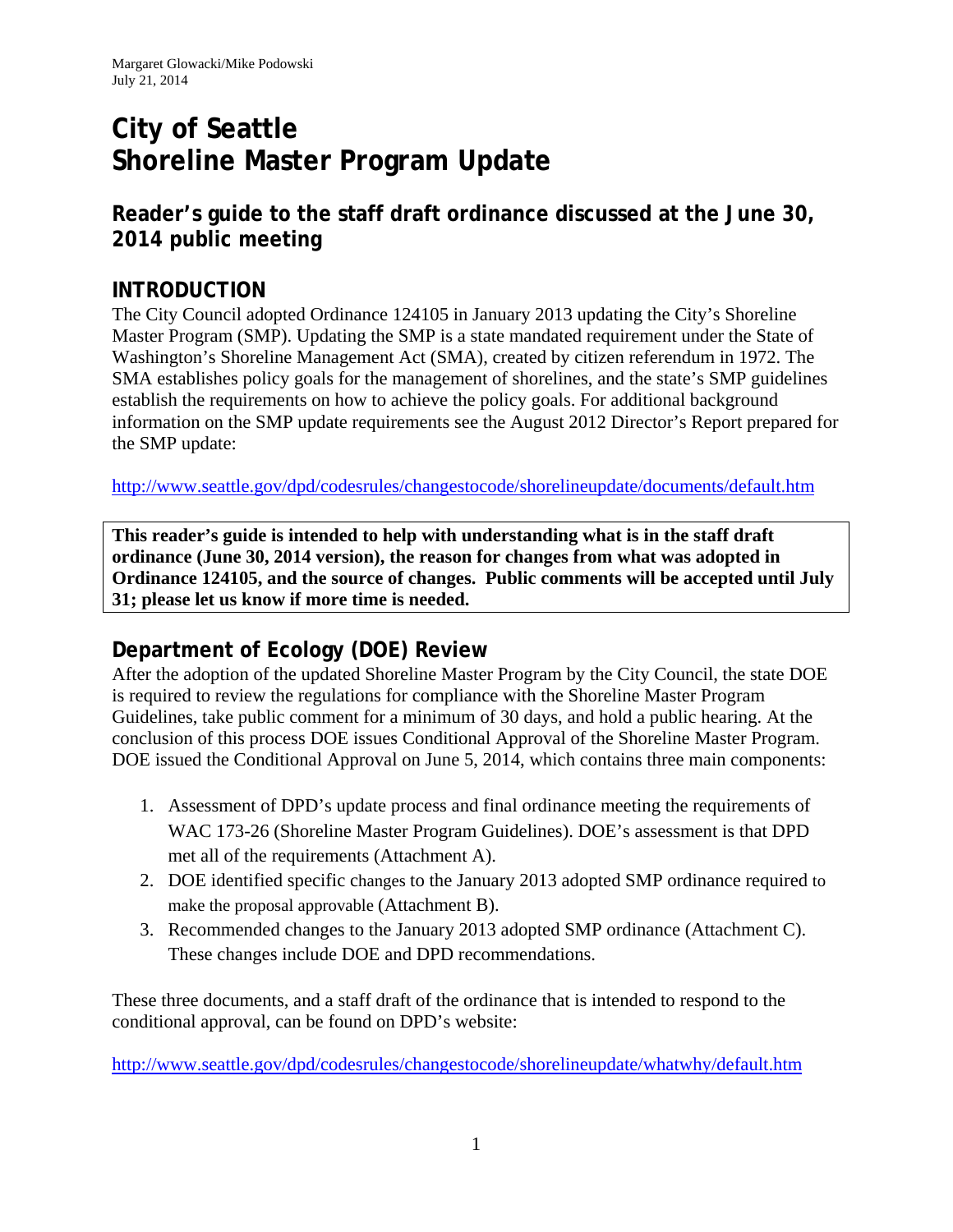# **Next Steps**

DPD is accepting comments on the staff draft ordinance. We will then work with interested parties and DOE, and forward final recommendations to Mayor Murray in the fall. City Council review will begin after the Mayor's recommended legislation is sent to them.

# **Summary of Public Participation since Council Adoption, January 2013**

In addition to earlier opportunities for public input during the multi-year process to arrive at this point, the Shoreline Master Program Guidelines requirements were met as follows: the Department of Ecology's comment period extended from September 3, 2013, to November 4, 2013, for a total of 62 days and the public hearing was held on September 11. DPD also continued to meet with the Lake Union Liveaboard Association throughout 2013 and 2014 and met with the Shilshole Liveaboard Association in April 18, 2014. Additional meetings and/or correspondence continued up until DPD posted a staff draft of the ordinance to respond to the DOE conditional approval. The staff draft was discussed at an informational public meeting on June 30, 2014.

# **DOE'S REQUIRED CHANGES**

The 29 required changes to the January 2013 SMP adopted ordinance are grouped by general topic and location in DPD's staff draft ordinance as follows:

| <b>Summary of Required Changes</b>       | <b>DOE</b>      | <b>DPD Staff Draft Ordinance</b> |
|------------------------------------------|-----------------|----------------------------------|
|                                          | Item(s)         | <b>Section</b>                   |
| Include a policy change to allow         | $1 - B$         | Section 1                        |
| water-dependent and water related-       |                 |                                  |
| uses to be located in the migratory      |                 |                                  |
| habitat of aquatic species without       |                 |                                  |
| providing an analysis that no            |                 |                                  |
| feasible alternative location exists.    |                 |                                  |
| Remove temporary use regulations         | $2-B, 4-B$      | Sections 2, 5                    |
| that are not consistent with state       |                 |                                  |
| law.                                     |                 |                                  |
| Include floating on-water residences     | 3-B, 9-B, 10-B, | Sections 4, 18, 20, 22, 63       |
| regulations in accordance with 2014      | $11-B$ ,        |                                  |
| Senate Bill 6450.                        | $30 - B$        |                                  |
| Clarify the Archaeological $\&$          | $5 - B$         | Section 7                        |
| <b>Historic Preservation Development</b> |                 |                                  |
| Standards.                               |                 |                                  |
| Clarify the Environmentally Critical     | $6 - B$         | Section 9                        |
| Areas definitions.                       |                 |                                  |
| Include additional management and        | $7 - B$ ,       | Sections 16, 17                  |
| protection of native vegetation.         | $8 - B$         |                                  |
| Apply standards to minimize              | $12-B$          | Section 23                       |
| impacts to the aquatic environment       |                 |                                  |
| from vessels containing a dwelling       |                 |                                  |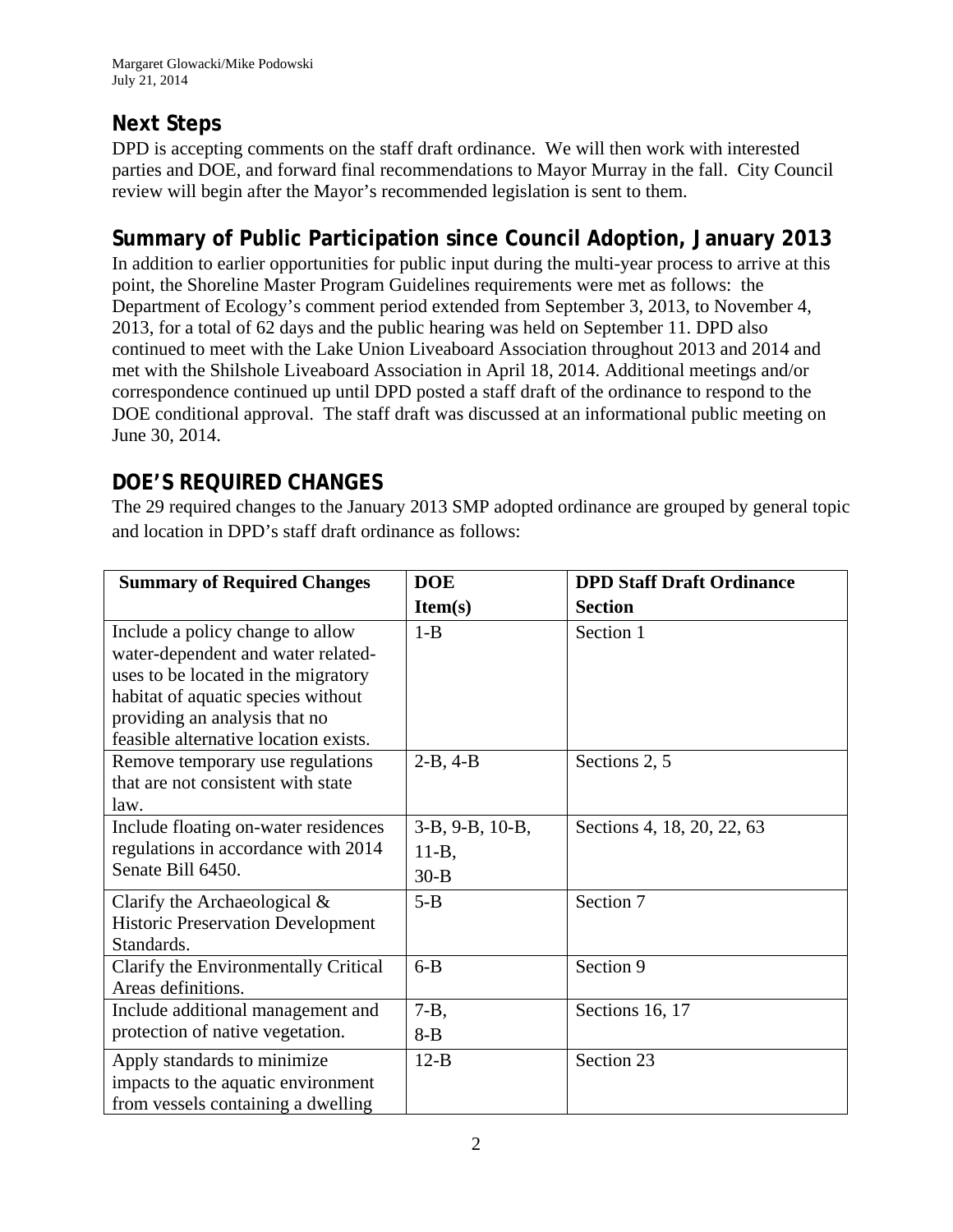| when moored at a marina.                  |                   |                                  |
|-------------------------------------------|-------------------|----------------------------------|
| Include a requirement to allow            | 13-B, 15-B, 17-B, | Sections 26, 29, 31, 56          |
| aquaculture in all but the                | $27 - B$          |                                  |
| <b>Conservancy Preservation shoreline</b> |                   |                                  |
| environment as a Conditional Use          |                   |                                  |
| Add an additional standard for            | $14-B$            | Section 26                       |
| nonwater-oriented uses in the             |                   |                                  |
| <b>Conservancy Management</b>             |                   |                                  |
| environment to comply with use            |                   |                                  |
| requirements.                             |                   |                                  |
| Decrease the distance needed to           | 16-B, 20-B, 29-B  | Sections 30, 37, 58              |
| trigger the requirement for public        |                   |                                  |
| access for multi-family residential       |                   |                                  |
| development.                              |                   |                                  |
| Include lists of the uses that are        | 18-B, 19-B, 21-B, | Sections 32, 33, 39, 45, 46, 49, |
| allowed on upland lots in the Urban       | 23-B, 24-B, 25-B, | 50                               |
| Commercial (UC), Urban General            | $26-B$            |                                  |
| (UG), Urban Industrial (UI), and the      |                   |                                  |
| Urban Maritime (UM) shoreline             |                   |                                  |
| environments.                             |                   |                                  |
| Increase the setback required from        | $22-B$            | Section 40                       |
| the ordinary high water mark in the       |                   |                                  |
| UG environment to meet no net loss        |                   |                                  |
| of ecological function, to be             |                   |                                  |
| consistent with DOE Guideline             |                   |                                  |
| requirements.                             |                   |                                  |
| Include additional setback standards      | $28-B$            | Section 57                       |
| for the Urban Residential shoreline       |                   |                                  |
| environment to meet the no net loss       |                   |                                  |
| of ecological function requirement.       |                   |                                  |

# **DOE'S RECOMMENDED CHANGES**

The 109 recommended edits to the January 2013 SMP adopted ordinance are primarily minor non-substantive edits that add clarity, correct typos, and improve internal consistency. The City requested some of these edits, and some are recommended by DOE in response to comments received. Included in the table below are examples illustrating the three types of recommended changes, grouped by general topic with the location of the change in DPD's staff draft ordinance indicated. The changes that are not listed in the table are primarily minor non-substantive edits that add clarity, correct typos, and improve internal consistency.

| <b>Summary of Recommended</b>    | <b>DOE</b>       | <b>DPD Staff Draft Ordinance</b> |
|----------------------------------|------------------|----------------------------------|
| <b>Changes</b>                   | Item(s)          | <b>Section</b>                   |
| Allow more flexibility in siting | 10-C, 12-C, 16-C | Sections 8, 12, 16               |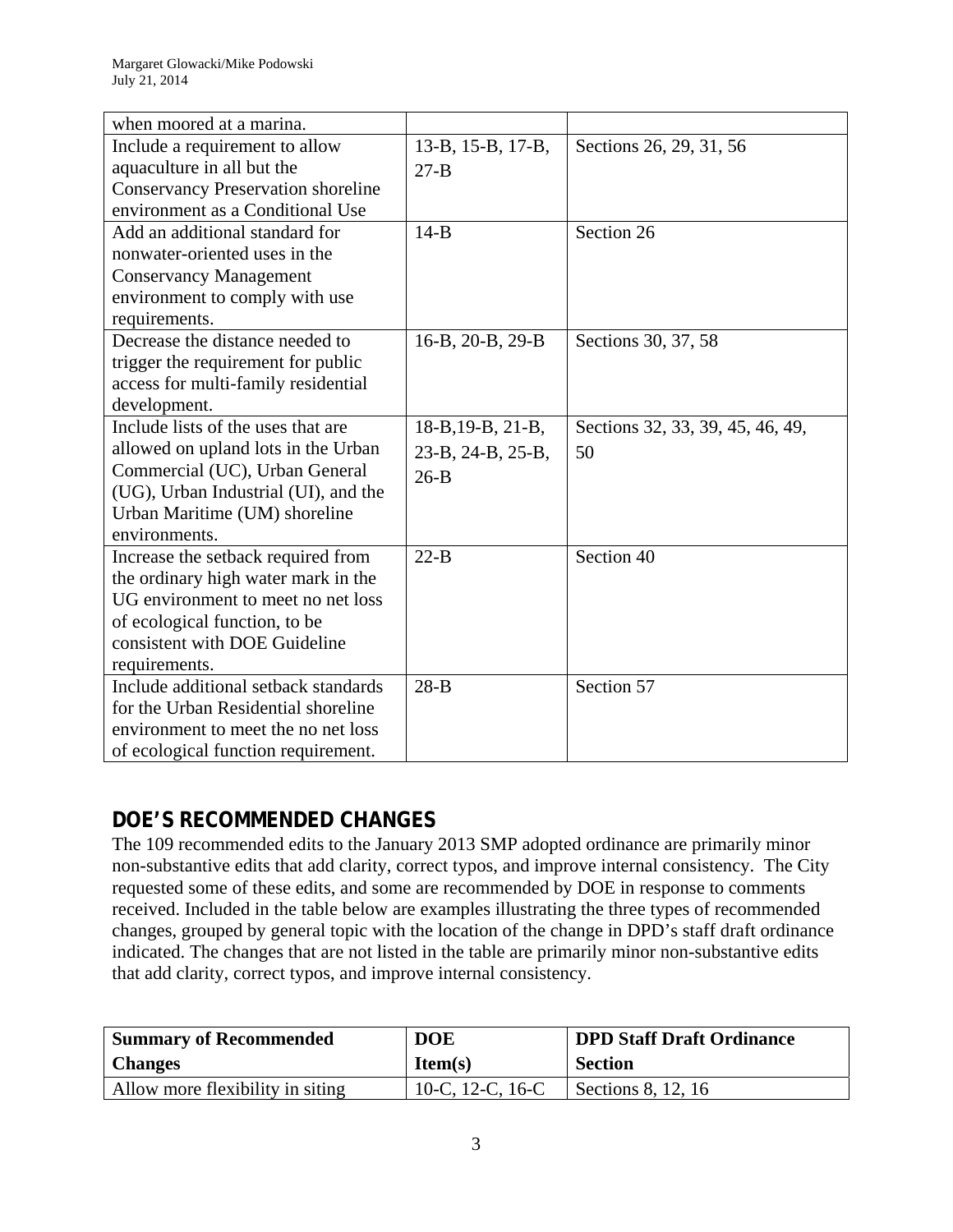| required mitigation and ecological    |                          |                                |
|---------------------------------------|--------------------------|--------------------------------|
| restoration.                          |                          |                                |
| Provide more specificity to           | 9-C, 15-C, 17-C,         | Sections 6, 15, 16, 18, 21, 23 |
| standards, such as preventing debris  | 19-C, 25-C, 27-C         |                                |
| from entering the water, and best     |                          |                                |
| management practices for protecting   |                          |                                |
| the aquatic environment.              |                          |                                |
| Provide more consistency between      | $20-C$ , $25-C$ , $27-C$ | Sections 20, 21, 27            |
| sections for the same standards, such |                          |                                |
| as the verification process for       |                          |                                |
| various types of living over water.   |                          |                                |

## **ADDITIONAL DPD CHANGES TO THE STAFF DRAFT**

In addition to the changes reflected in DOE's feedback, DPD is proposing revisions related to comments received, as well as revisions that are primarily clarifications, formatting and corrections. These changes are reflected in the staff draft of the ordinance, highlighted in yellow, which is posted on DPD's website

(http://seattle.gov/dpd/cs/groups/pan/@pan/documents/web\_informational/s048788.pdf). More notable changes are as follows:

| <b>Summary of DPD Changes</b>                              | <b>DPD Staff Draft Ordinance</b> |
|------------------------------------------------------------|----------------------------------|
|                                                            | <b>Section</b>                   |
| Adds a reference to flood plain area identification as     | Section 9                        |
| adopted by the City Council in Ordinance 124447, which     |                                  |
| became effective in April 2014. These floodplain           |                                  |
| provisions were adopted in response to federal             |                                  |
| government requirements. This is intended as a             |                                  |
| clarifying reference.                                      |                                  |
| Clarifies provisions for floating homes:                   | Section 19                       |
| • Floating home sites may be added to moorages that        |                                  |
| exist as of the effective date of the ordinance;           |                                  |
| • Allows five (rather than only two) floating home         |                                  |
| moorages or sites to be added in the UC Environment;       |                                  |
| • Allow modifications to the setback and float separation  |                                  |
| requirements when moorage in other locations is lost,      |                                  |
| consistent with fire and life safety codes ('Safe Harbor'  |                                  |
| provision);                                                |                                  |
| • Provides flexibility to reconfigure an existing floating |                                  |
| home moorage to accommodate up to two displaced            |                                  |
| floating homes when moorage in other locations is lost     |                                  |
| ('Safe Harbor' provision);                                 |                                  |
| • Clarifies that a City determination does not convey      |                                  |
| compliance with other state or federal requirements on     |                                  |
| waters managed by Washington State Department of           |                                  |